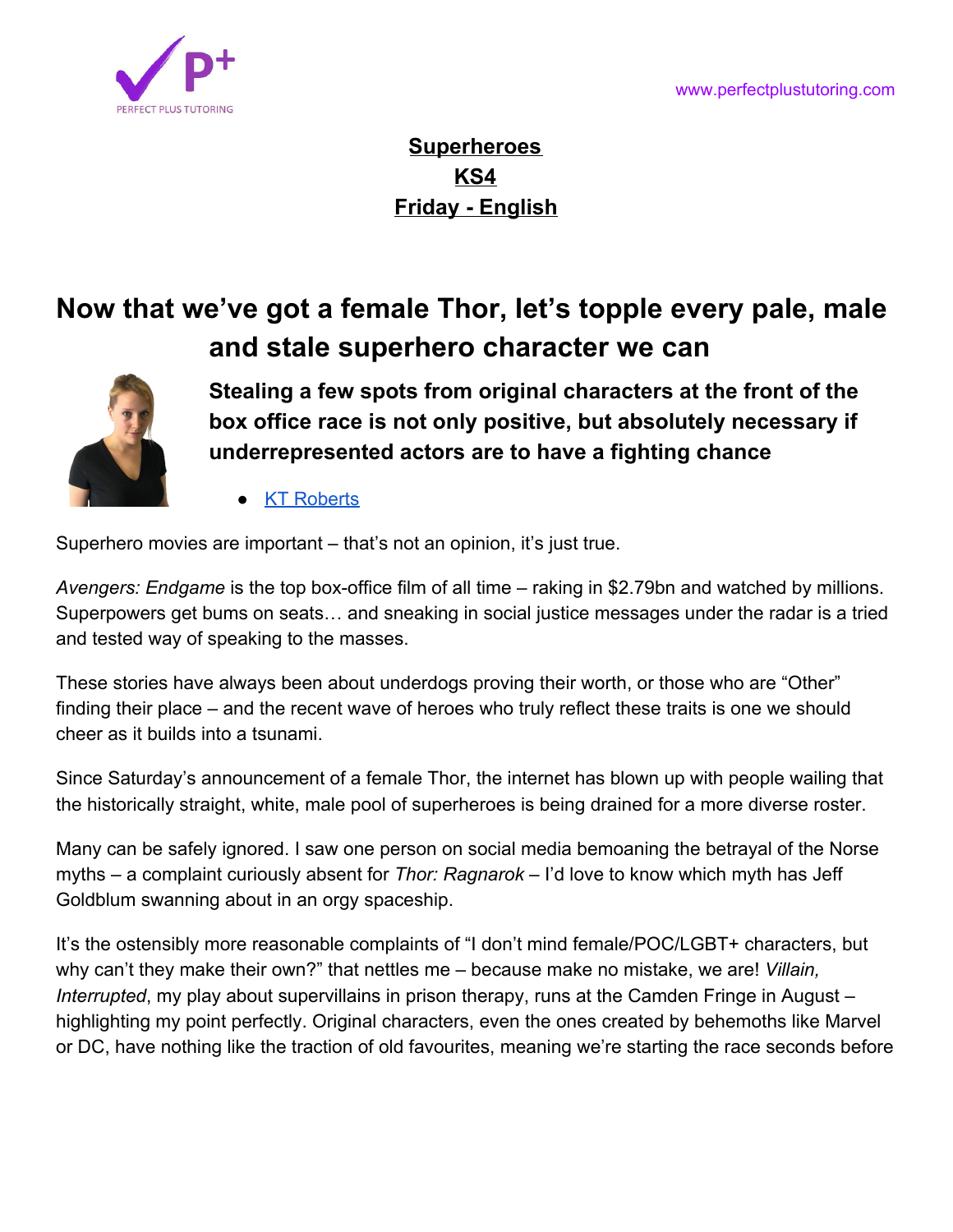

the big **ERFECT PLUS TUTORING** finish line. Stealing a few of their spots at the front is not only positive, but absolutely necessary.

Quite apart from anything else, it genuinely makes the art better and *bigger*.

Audiences tire of the same old stories, told by the same old people, with the same old characters just dressed up in different superpowers. Look at the success of films like *[Black Panther](https://www.independent.co.uk/topic/black-panther), [Captain Marvel](https://www.independent.co.uk/topic/captain-marvel)*, or the aforementioned *Thor: Ragnarok*, which took a risk, hired a minority director, let him get on with his (frankly insane) ideas and reaped the rewards in the form of a massive box office smash ([\\$854m\)](https://www.hollywoodreporter.com/heat-vision/will-thor-4-introduce-fan-favorite-hero-beta-ray-bill-1224708), fawned over by critics. Likewise, *[Into the Spiderverse](https://www.independent.co.uk/arts-entertainment/films/reviews/spider-man-spider-verse-review-live-action-marvel-comic-book-movies-soundtrack-a8679761.html)* re-imagined Spiderman as a black teen graffiti artist – and won an Academy award and \$375.5m at the box office.

It clearly makes for more successful movies with better bottom lines – which a cynic might say is all Hollywood cares about.

But just consider the raw potential harnessed by films seen by millions. Giving audiences superheroes (and spies and princesses) different to themselves normalises diversity in a way targeted campaigns can only dream of. This is the power of representation – I can't tell you how good it felt to watch women, PLURAL, fight alongside the men in *Endgame*, and how disappointing it was to have Marvel swerve an (onscreen-or-it-doesn't-count) bisexual superhero in the form of Valkyrie – something they have pledged t[o correct in Phase 4](https://www.indiewire.com/2019/07/marvel-gay-superhero-valkyrie-tessa-thompson-thor-lgbt-1202159737/).

Independent Minds Events: get involved in the news agenda

So yes, let's plunder the male heroes – and Thor is an excellent place to start. There's a simple mechanism by which someone else can gain his powers – as shown in *Endgame* with Steve Rogers (to whoops of glee from the fanboys now complaining). Plus, Marvel women have a history of relegation to the sappy love interest or worse, the "feisty" girl whose only power is the super-boyfriend backing her up. Jane Foster's a particular victim of this casual misogyny: she spent 2011's *Thor* demanding S.H.I.E.L.D give back her life's work (they capitulate when Thor asks) and the sequel, *Thor: The Dark World*, as a swooning damsel, showing her mettle by giving Loki a good slap… while he's in cuffs and Thor is standing right there.

Finally this is a chance for the character to (ironically) step out of Thor's shadow.

And that should be a call to arms for the rest of us, in front of and behind the cameras.

Women directors are few and far between and are only just starting to helm blockbuster films without a single female lead, with Chloe Zhao directing *The Eternals*.

We're stepping out of the shadows – and if we can step on our male predecessors along the way, all the better.